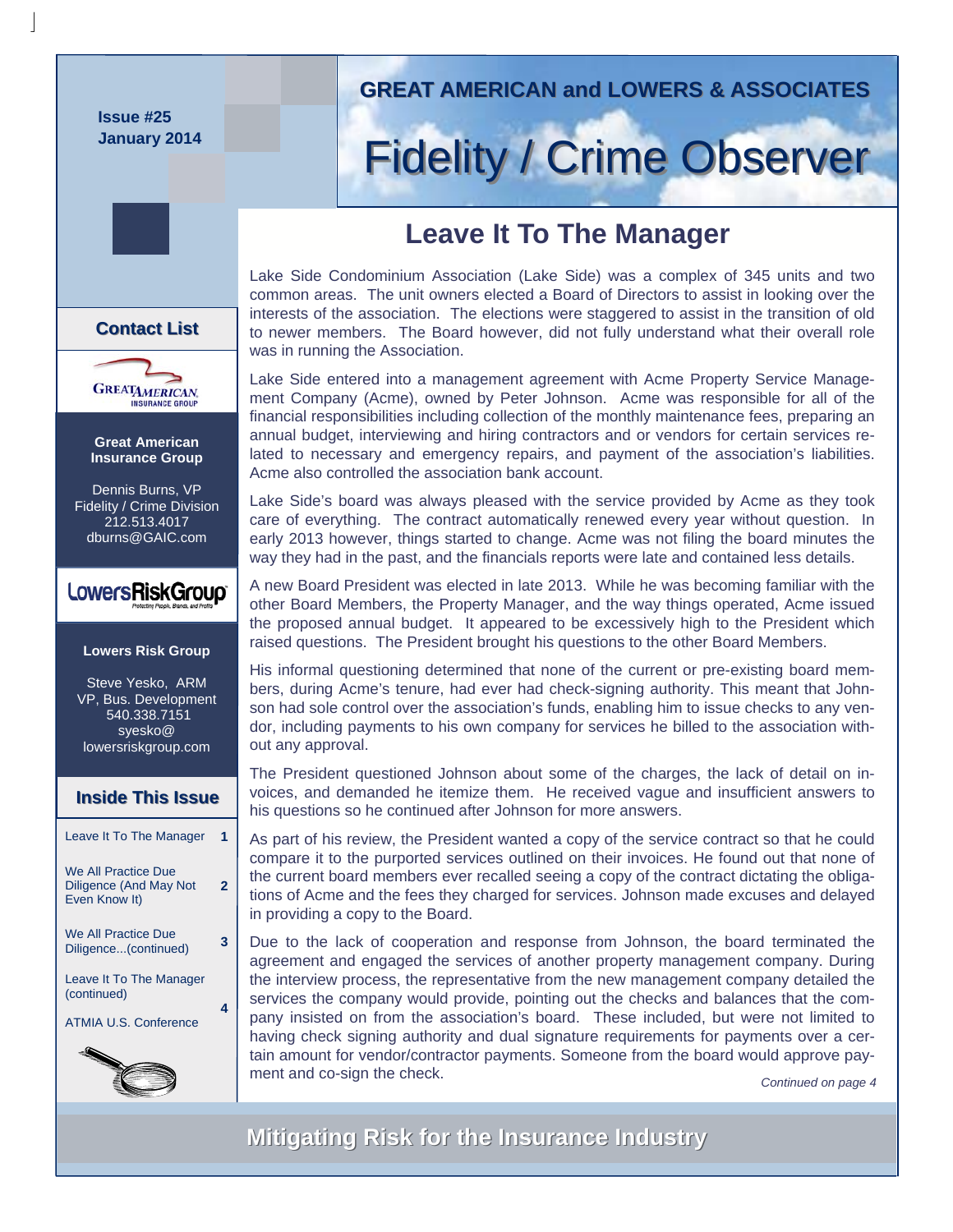#### Fidelity / Crime Observer

## **We All Practice Due Diligence (And May Not Even Know It)**

The term "due diligence" is used extensively in many legal articles and complex business transactions. It sounds complicated but in reality, due diligence is simply the process of "doing your homework" before you make a major commitment, either on a business or personal level. For example, prior to purchasing that new car, what do virtually all of us do these days prior to paying a visit to a car dealer? Of course, we check the internet for the target best price, the dealer cost, and any low interest financing deals so we can be prepared to counter the first three or four "sweet deals" offered by the car salesman. Although we may not really think about what this process involves, we are doing our "due diligence" prior to buying the car to get the best deal possible.

**Due diligence is simply the process of "doing your homework" before you make a major commitment, either on a business or personal level.** 

Due diligence can be as simple as just asking the proper questions and making sure that a situation isn't "too good to be true." Probably each of us has, at one time or another, been sold a "lemon" or defective article only to be told the old adage, "let the buyer beware."<sup>1</sup> The term "due diligence" first came into use after enactment of the Securities Act of 1933. It was included in this act as a defense against holding broker-dealers liable for non-disclosure of certain information to investors that was not discovered through an investigation.<sup>2</sup> The term has now been applied to a large number of mostly business and corporate finance related transactions. Typically, in this type of environment, a due diligence investigation would be conducted by a company seeking to acquire another company. In this setting, a due diligence review would likely include audits by licensed professionals in the following areas: Compatibility of business operations; financial operations; legal and regulatory affairs; marketing operations; production facilities; management personnel; information systems operations and security; and financial reconciliation.<sup>3</sup>



Although due diligence reviews are most often conducted in complex business transactions, this does not mean that we, as individuals, should not practice our own form of due diligence in our financial and personal affairs. Remember Bernie Madoff and his once upon a time overjoyed investors. Bernie was making returns for his investors in the range of seven to ten percent per year when average investment returns were running in the three to five percent range. This "too good to be true" fairy tale ended abruptly on March 12, 2008 when Mr. Madoff pled guilty to running a massive Ponzi scheme that cost his investors more than \$50 billion in losses.<sup>4</sup> Many of the investors were wealthy individuals; however, far more of the losses were incurred by corporate investment advisors and mutual funds who failed to conduct a proper due diligence of Mr. Madoff's operations.

This failure to conduct such a review was made even more unforgiving since there were a number of "red flags" that should have alerted individual and certainly institutional investors that there were potential serious problems with Mr. Madoff. For example, the investors allowed Mr. Madoff to provide trade confirmations three to five days after trades were made rather than daily as promised; they allowed Madoff to use weighted averages rather than individual trade prices on trade tickets for securities claimed to have been bought or sold; they did not investigate whether the small auditing firm used by Madoff had the ability to audit a \$65 billion fund; and they knew that Madoff's relatives held senior positions in the firm.

*Continued on page 3*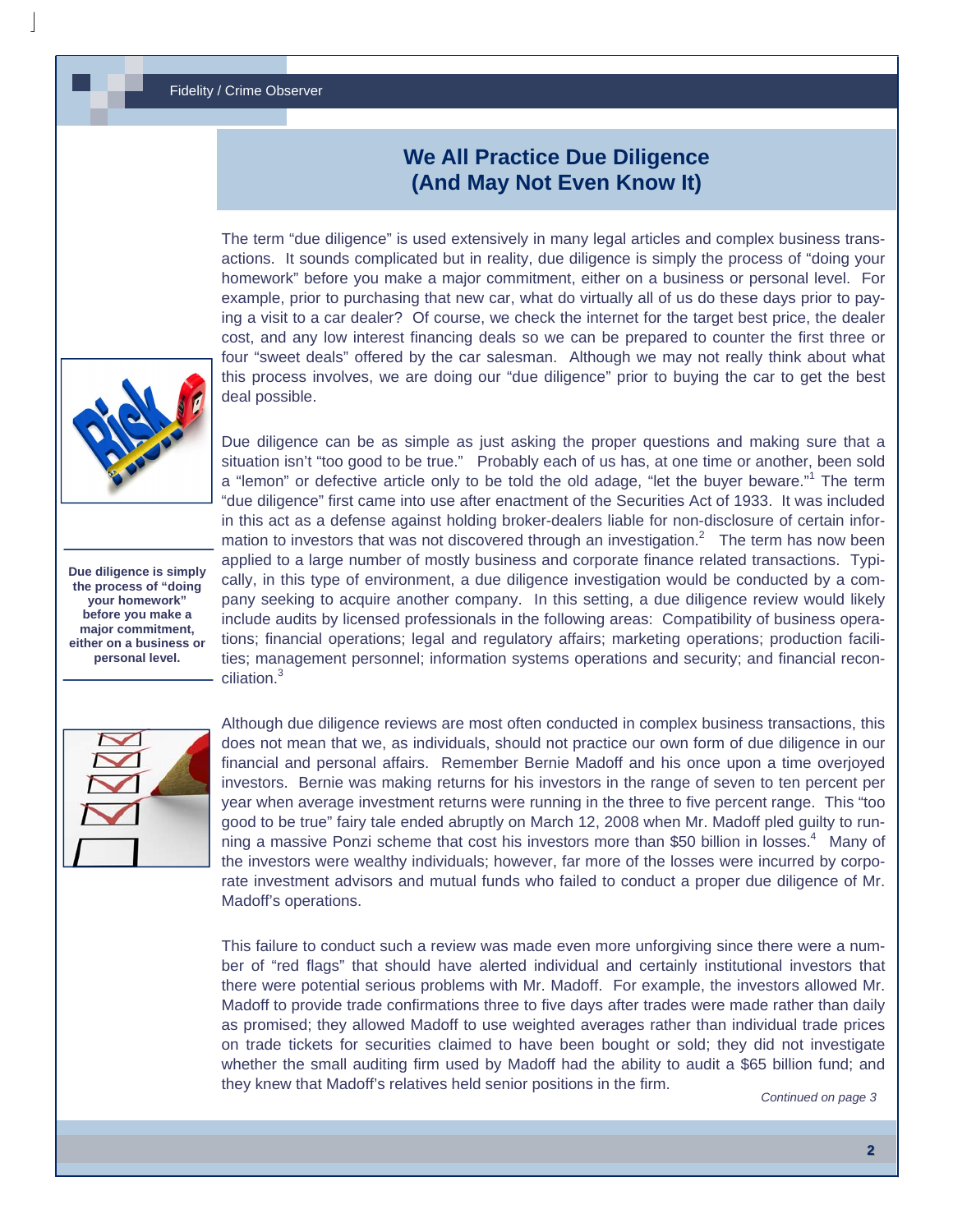Fidelity / Crime Observer

# **We All Practice Due Diligence (And May Not Even Know It)**

These are just a few of the approximately twenty red flags that were detailed in later court cases.<sup>5</sup> Why, you ask, would a professionally operated investment firm fail to conduct a proper due diligence of Mr. Madoff? The answer lies in the fact that those investors that went with Madoff chose faith over evidence. That's what a con man is—a confidence man that engenders a relationship and then subsequently lures somebody into doing something that they shouldn't do.

On a personal level it is important to conduct your "due diligence" whenever you are going to commit your hard earned money or time to an endeavor. Probably the most significant financial outlay any of us will make is the purchase of a home. Proper due diligence in this case is very important due to the long-term financial commitment involved. Typical due diligence areas of review in a home purchase might involve hiring a home inspector to ensure the house is constructed properly and does not have any significant maintenance issues that will be expensive to repair. In addition, you may want to check out the rating of the schools in the area which can impact resale values among other things. How about the property tax rate applicable to your new home? Sometimes this tax can be quite high and pose a significant financial burden. One of my friends actually performed "due diligence" on the neighbors on either side of a home he wanted to buy. He wanted to make sure they were "good folks."

Another personal area to conduct due diligence involves a new job offer. Before you accept that job offer and move to a new location, you might want to check to see if the new company is financially stable. What about the new industry you will be working in? Does it have a favorable forecast for the future? And then what about any employee benefits that you may have or want to negotiate prior to being hired? All of these areas involve a significant amount of due diligence on your part prior to accepting a new position at a new company.

In closing, make certain you do your own "due diligence" in situations where you are being called upon to trust someone else. Question everyone before you hand your hard earned money to someone to "invest". Always follow up on references provided and go outside of the provided reference pool to make sure you are dealing with a legitimate entity. Make sure you check professional licenses and industry disciplinary actions. Lastly, apply what one of my old law professors called "the smell test." If the "deal" initially smells bad to you, it probably is.

 $1$  IP Due Diligence—A Necessity, Not a Luxury by Ian Cockburn

\_\_\_\_\_\_\_\_\_\_\_\_\_\_\_\_\_\_\_\_\_\_\_\_\_\_\_\_\_\_\_\_\_\_\_\_

- <sup>2</sup> Due Diligence—from Wikipedia.org
- 3 Due Diligence—From Wikipedia.org
- 4 The Post-Madoff Emergence of a Fiduciary Duty of Due Diligence by Scott A. Myers and James G. Martignon 5 Ibid

*By Andrew J. Carraway, Esquire Attorney Lowers Risk Group*

**It is important to conduct "due diligence" whenever you are going to commit hard earned money or time to an endeavor.** 

*Continued from page 2*



**Make certain you do your own "due diligence" in situations where you are being called upon to trust someone else.**